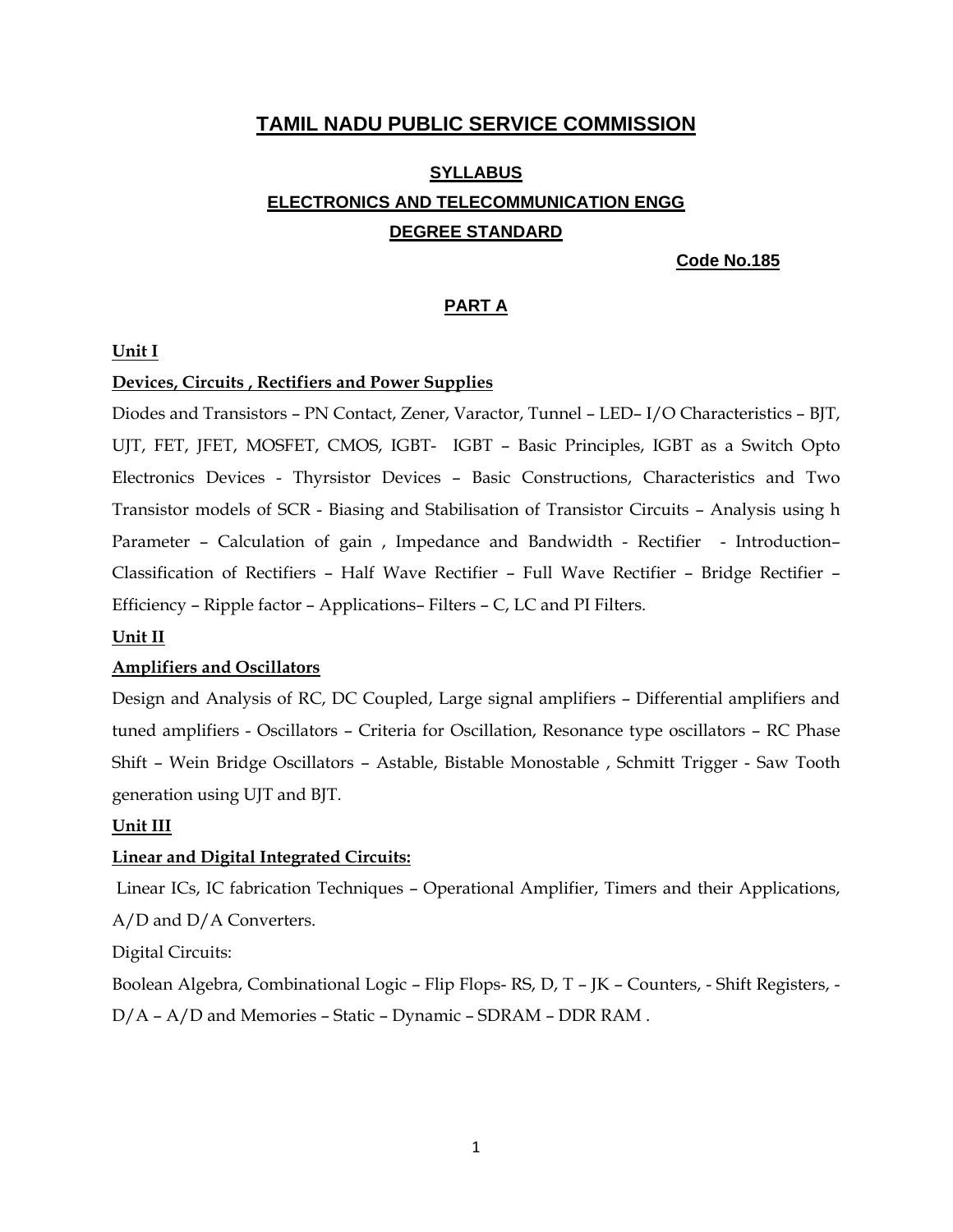#### **Unit IV**

#### **Microprocessors and Micro Controllers**

Microprocessor and Applications – Architecture of 8085 and 8086 – Instruction Set – Addressing Techniques – Memory Mapping – Interrupts – Architecture of 8051 – Instruction Set – IO Timer Interrupts – Serial Programming – Interfacing external device with 8051 and 8085.

#### **Unit V**

#### **Micro Wave Devices and Circuits**

Microwave Devices, Sehotky, PIN Diodes, Gunn Diodes, Microwave Amplifiers, and Oscillators. Microwave Components, Microwave Measurements.

## **Telecommunication Engineering PART** B

#### **Unit I**

#### **Telephony**

Telephony and FAX- Telephone System – Public Telephone Networks, Private Telephone Networks – Electronic Switching System – Cordless Phone – Video Phone – ISDN – Features – Wired Technology – Radio Telemetry – Morse Code – Telegraph TXV – Telegraph Receiver – Merits and Demerits of Telegraph System – Radio Telephone – Facsimile Communication System – Introduction Facsimile Sender / Receiver – Phasing - Index of Co Operation.

#### **Unit II**

#### **AM / FM Transmitter / Receivers**

AGC Types, SSB Receivers - Phase Modulation – Principles – Phase Modulation Comparison bet FM and PM - Pulse Modulation – Types, Sampling Theorem, Generation and Detection of PAM, PWM and PPM - PCM – Transmitter and Receiver –Noise.

#### **Unit III**

#### **Transmission Lines, Antennas and Propagation**

Symmetrical and Asymmetrical Networks – Alternators – filters – Transmission Lines – Equivalent Circuit – Wave Guides – types and advantages - Antennas – Isotropic Radiation – Basic Antenna Principle – Radiation Pattern – Broadside and end fire array – Yagi antenna –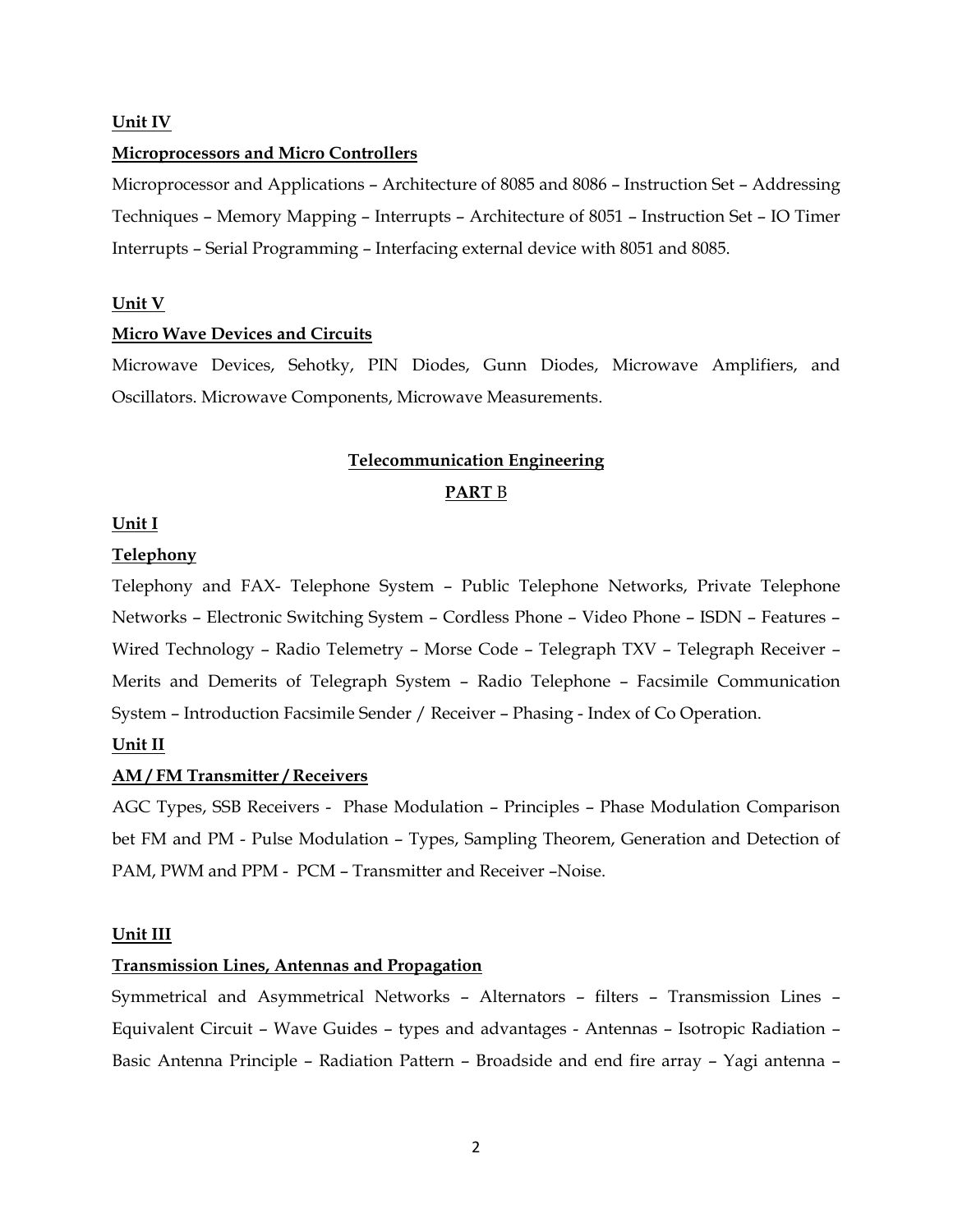Parabolic Antenna – Microwave antenna Propagation – Ground wave, Surface Wave, Space Wave, ionosphere Propagation.

## **Unit IV**

## **Analog and Digital Signal Processing**

Signals and Systems: Introduction – Vector Space – Concepts – Representation of Signals – Linear time invariant Systems – Discrete time Signals and Discrete time Systems.

## Digital Signal Processing:

Introduction – Architecture – 2407 – Programmable Control – Addressing Modes and Institution of System Configuration and Interrupts – Digital and ADC – Event Manager an d PWM generator – Symmetric PWM wave form generator.

## **Unit V**

## **Radar and Navigational Aids**

Radar Fundamentals - Basic Radar System – Functions influencing Max Range – Target Proper Pulsed Systems – Basic Pulsed radar System – Block diagram – Display methods – PPI Display. - Automatic Target Detection - Navigational Techniques - Direction Finding - Ranges – Radio Compass – Radio Telemetry - ILS – GCA System.

## **Unit VI**

## **Satellite Communication**

Satellite System – Keplers I, II, Laws – Types of Geo Stationery synchronous Satellites – Ad – LEO, MEO – Advantages – Apogee – Active and Passive Satellite – Earth EC of Satellite – Launching Orbit – Parabola reflector antenna - Cassegrain - Antenna – Space Segment – Receive only Home TV System – Transmit / Receive – Earth Station Block Satellite services – INTELSAT – GPS .

## **Unit VII**

## **Television Engineering**

Simple Block Diagram of Transmission and Reception System – Composite Signal – TV Broadcast Channel Allocation Different TV Standard – CCTR – B Systems for Color Transmission - Flat Panel Display – Large Screen Display – Plasma Display – Schematic diagram of a Control IR – Synthesis of Remote Control - SIS Functions of Remote transmitter and receiver IC M 50463 P and M50142P - Modern Cable TV System – Schematic diagram VCD DVD – Block Diagram.